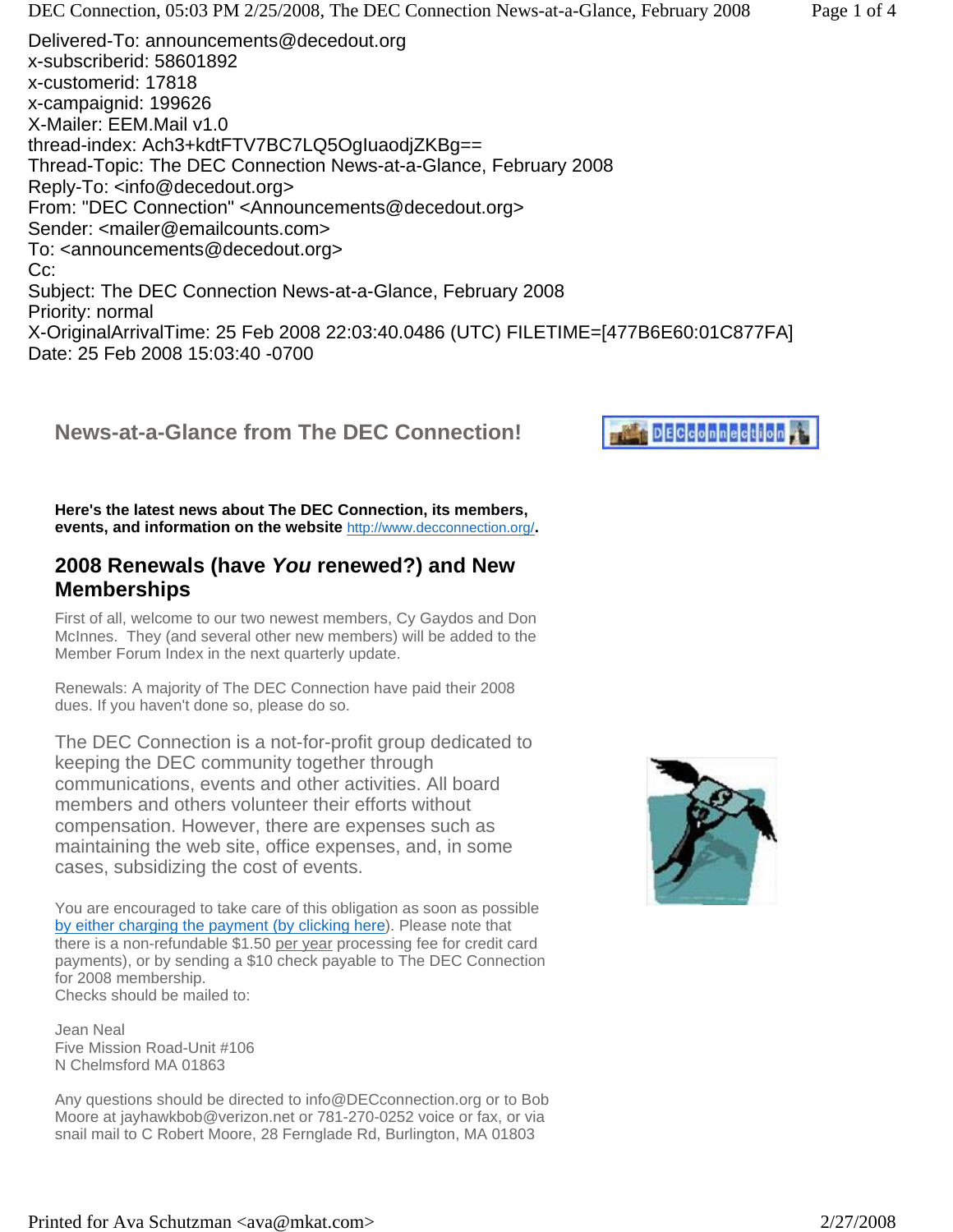### **Update on Events & Activities for 2008**

- In December we asked people to submit some potential event activities in 2008. The top billing thus far was a Red Sox game and a Boston Harbor cruise in the summertime. We'll plan on a boat ride but the Red Sox group tickets are sold out. We thought that a minor league game might be in order (Nashua Pride, Worcester Tornadoes). Please note that, with limited tickets, you will have to be a member to sign up for these events. Also, please submit your thoughts on the minor league game and other ideas via an Email to: info@DECconnection.org.
- We also plan on going back to Gordon College (probably in September) to view the new Ken Olsen Science Center and enjoy a potential cookout.
- Are you interested in a Florida DECconnection Chapter? Take my Survey: DECconnection in FL Interest Survey. We've received 25 replies to the survey so far, and have exchanged contact info among members in the same counties. We found a group of 50 DECcies who were with the Latin American group based in Boca Raton; other pockets of interest are in Tampa and Ft. Myers/Naples. If you'd like an introduction to DECcies in your area contact webmaster@decconnection.org.
- The New Hampshire Chapter is planning a Speaker/Networking Series with a focus on growing your small business using new technologies and methodologies. Please see the Call for Speakers below.

# **Call for Speakers!**

The NH Chapter of The DEC Connection proudly announces a seminar series consisting of speakers from our membership and their contacts, along with a business networking hour. We are asking our members and friends to consider sharing some of their expertise with their fellow DECcies. We will start in March at a location in Nashua for convenience of other New Englanders who wish to join us.

#### **THIS IS A CALL FOR SPEAKERS! ANYONE INTERESTED IN PRESENTING TO OUR GROUP PLEASE TAKE NOTE!**

We envision a series of meetings, every other month, that can be staged in 2- 2.5 hour slots (weekday evening or Sat AM or afternoon). It will combine the speaker(s) with a business networking session.

- 1 speaker, in-depth topic: 45 minutes plus 15-30 min. Q&A.
- Related topics with 2 or 3 speakers: 20-30 minutes each plus 15-30 min Q&A.
- Business networking with cash bar 1 hour following speakers.

**CALL FOR SPEAKERS!** If you would be willing to speak at an upcoming event - please contact Barbara Langdon at blangdon@marketmomentumllc.com or 603-493-1331. Please submit a short description of your topic and your bio, whether you'd prefer the in-depth or short presentation, and which evenings or time Sat. (morning or afternoon) you would be available, and she'll be in touch to chat. Please note that we are looking for volunteer speakers, and your obvious expertise will serve as its own sales pitch.

Here are some sample themes and topics we know to be of interest from our survey, or suggest your own!



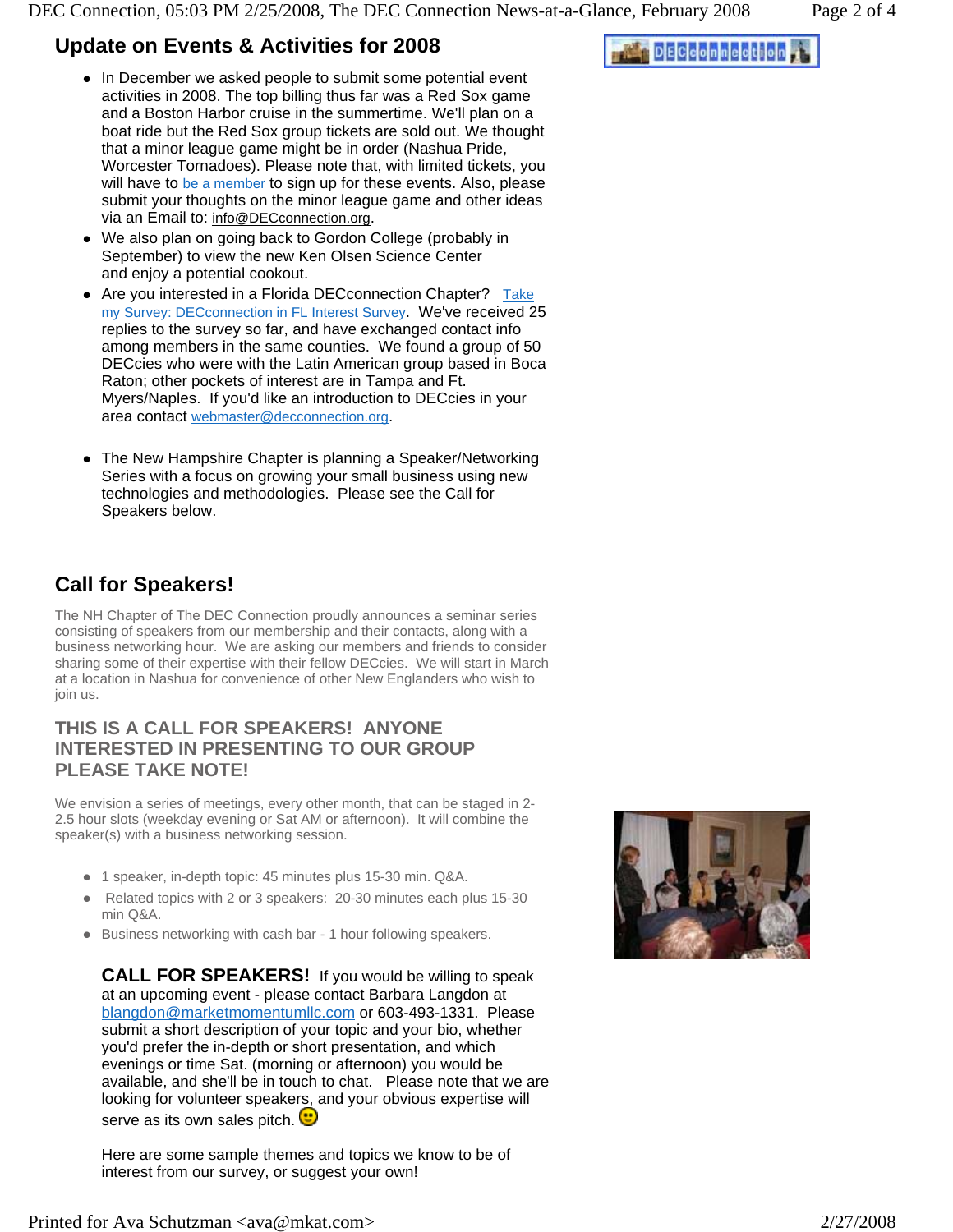Themes:

- 1. Small Business Development<br>2. Application of New or Emergin
- Application of New or Emerging Technologies
- 3. Investing & Personal Finance
- 4. Networking & Job-Searching Advice

Sample Topics:

1. Email marketing: A strategic and tactical tool for building strong customer relationships

2. Web-enabled PR

3. What are Content Management Systems and how are they impacting websites

4. To blog or not to blog: Can blogs play a role in your business?

5. Social media and the 21st century business person: Leveraging uTube, Face Book, blogs, etc.

6. SEO and the small business owner: What you need to know to look big on the web

7. Pulling it all together: Integrating traditional and Internet marketing

- 8. Selling over the Internet
- 9. Strategic Alliances and Partnerships
- 10. Do technology stocks make good retirement investments?

# **The DEC Connection on LinkedIn**

We've added yet another Members-Only benefit of joining The DEC Connection - a Corporate Group on the popular business networking website LinkedIn. Within 3 days of sending a notification e-mail to our 550 paid members, 100 of us were approved to join our LinkedIn group! That seems to be quite a testament to the interest and effectiveness of this innovative online community.

If you are already a paid DEC Connection member, to apply for membership in our LinkedIn group click on this link: http://www.linkedin.com/e/gis/44568/13697C6BC1ED

## **DEC Connection Member Predicts SuperBowl Outcome**

### **Introducing our Just 4 Fun Contest!**

In our trial Just 4 Fun Contest, various members predicted the score of the Super Bowl. Congratulations to Stanley (Stan) Tabol from Framingham who predicted that the New York Giants would beat the New England Patriots 20-17 in Superbowl XLVII. We are sure that Stan was rooting for the Patriots and was just playing the odds to win the contest  $\blacksquare$  Stan gets our first Bragging Rights Recognition from the new contest!

This month's contest will be to predict the final four colleges participating in the Finals of the NCAA March Madness tournaments. Paid-up members, watch your e-mails for voting procedures - we will a send members-only e-mail once the Final Sixteen are known and before the first of those eight games is played. The process will be similar to the voting done for approving the constitution and choosing our new name The DEC Connection.

**Another reason to renew your dues or sign-up!** 





## **Update on the Website**